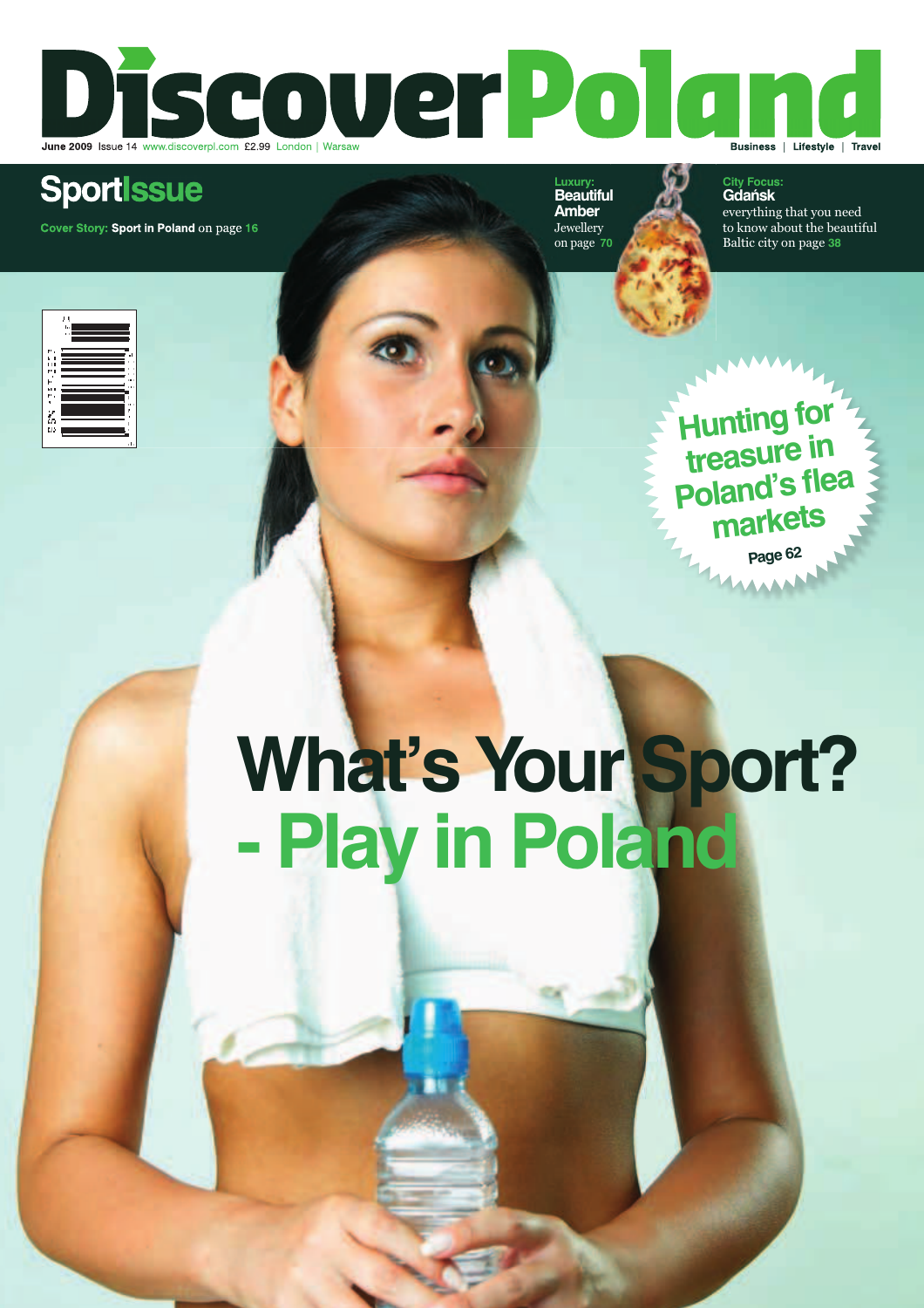### Sport in Poland

# Golf: "The Future is Bright for Golf in Poland"

Poland is a great destination for the keen golfer. There are some excellent courses in Poland, many of which have been designed by some of the world's leading golf course architects, and which boast worldclass facilities.

William Siwek, President of Gdańsk Golf and Country Club in Postołowo talks to Discover Poland about the growing popularity of golf in Poland.

#### **You have a background in engineering - how did you end up in the golf industry?**

"After graduating from the Technical University of Gdańsk, I moved to Germany, where I set up an engineering consultancy bureau, ship supplier and ship broker. Following the lead of some of the major ship builders in Europe, I relocated to Cyprus, where I continued to run the business. During this time abroad, I found myself making regular visits back to Gdańsk, to catch up with old friends. It was during one of these trips that a good friend took me to visit a new golf club called Gdańsk Golf and Country Club, which was being built some 32 km south of the city of Gdańsk. I became a member of the club in 1992 when the course only had 13 holes.

The initial investors were two couples from Sweden, who decided to build a championship caliber golf course in Poland in 1989, before the anti-communist revolution. They engaged the British-born golf architect, Jeremy Turner, who had been recommended to them by the Swedish Golf Association. After seeing the land for the first time, Jeremy fell in love with it and knew that the land's many natural contours would provide for an incredible setting for his first design in Poland.

The land selected for the golf course integrated the remains of an abandoned gravel pit which provided excellent natural features to construct some dramatic golf holes. Jeremy said to the investors when first laying eyes on the site: "Wow... this course could be a Rolls Royce... but can you afford to build it properly?" The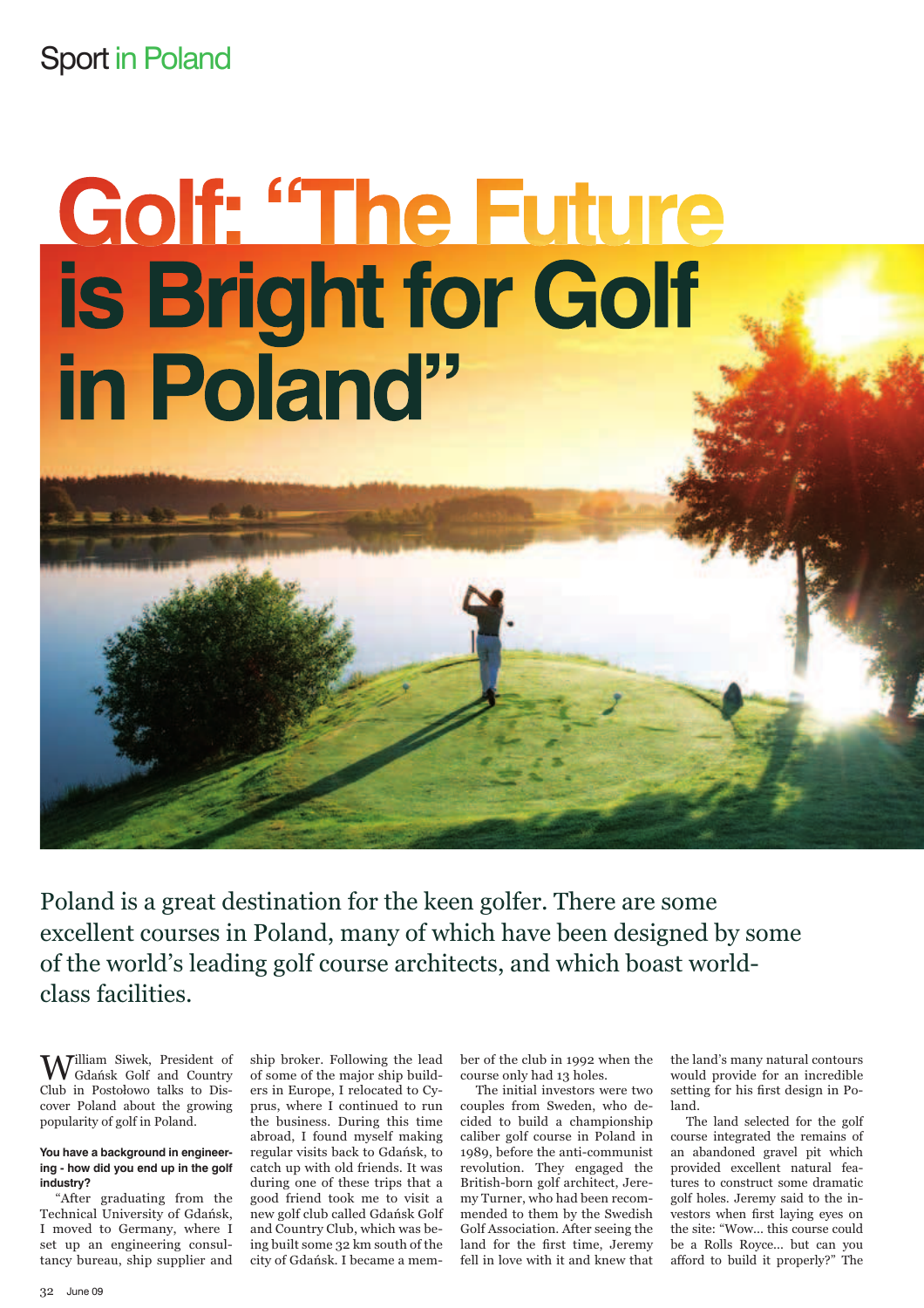investors said "Yes" however two years into the project the two couples ran out of money after building only 13 holes.

The search for investors to save the project began in 1993. I was one of many people to have received an offer to invest in the project. The search for investors continued for a further two years. In 1995, the situation became dire, as there wasn't even a single drop of petrol to power the lawn mowers, and the grass on the greens had grown too tall. A dramatic call from the Swedes to save the course convinced me to take control of the project on 10 October 1995. It was simply too good a piece of land to let the course fade away.

Several people who had seen the course and the land identified for the remaining five holes and who also were familiar with golf throughout Europe, told me that the potential for the course subject to us finishing the project as per Jeremy's drawings was that it could achieve Top 100 status in Europe.

Naturally there were heavy objections from my wife Gaby, who knew the scope of the work ahead. Additionally, land investments in Poland were limited back in 1995, and it was for these two reasons that the negotiations to purchase the project took 3 days and 2 nights. In the end, Gaby told me, "It's your decision!"

The golf course was completed in 1997, and the club house was opened in June 1997, one day before a big international golf tournament, the Hansa Cup. The rest is history…"

#### **How popular is golf in Poland?**

"Back in 1993, there was a total of 50 registered golfers



# SAFE OUTPATIENT CORRECTION SAFE OUTPATIENT CORRECTIONOF ALL EYE DISORDERS

### We specialize in: **E** laser vision correction

**COSmetic eye-lid surgery** 

### www.wco.com.pl

13 Piwna Str., 50-353 Wroclaw, Poland @ +48 71-322-62-83, e-mail: info@wco.com.pl

in Poland, a country of some 40 million people. At that time, there were three golf courses in existence: Warsaw Golf Club, Amber Baltic in Międzyzdroje and Gdańsk Golf & Country Club. Those three clubs came together to form the Polish Golf Union in 1993.

Today, there are approximately 3,000 registered golfers and an additional 5,000 non-registered players. There are new golf development projects in every part of Poland, and the numbers of golfers is increasing rapidly, especially during the past two years. The prospects are good for the future,

especially when you bear in mind that we started form zero just 15 years ago."

#### **What can you tell us about those early days of golf in Poland?**

"They were very tough times. There were very few golfers at that time, and the local authorities

Advertising



Postołowo Golf Club, phone +48 58 683 7100, e-mail: office@postolowo.com, www.postolowo.com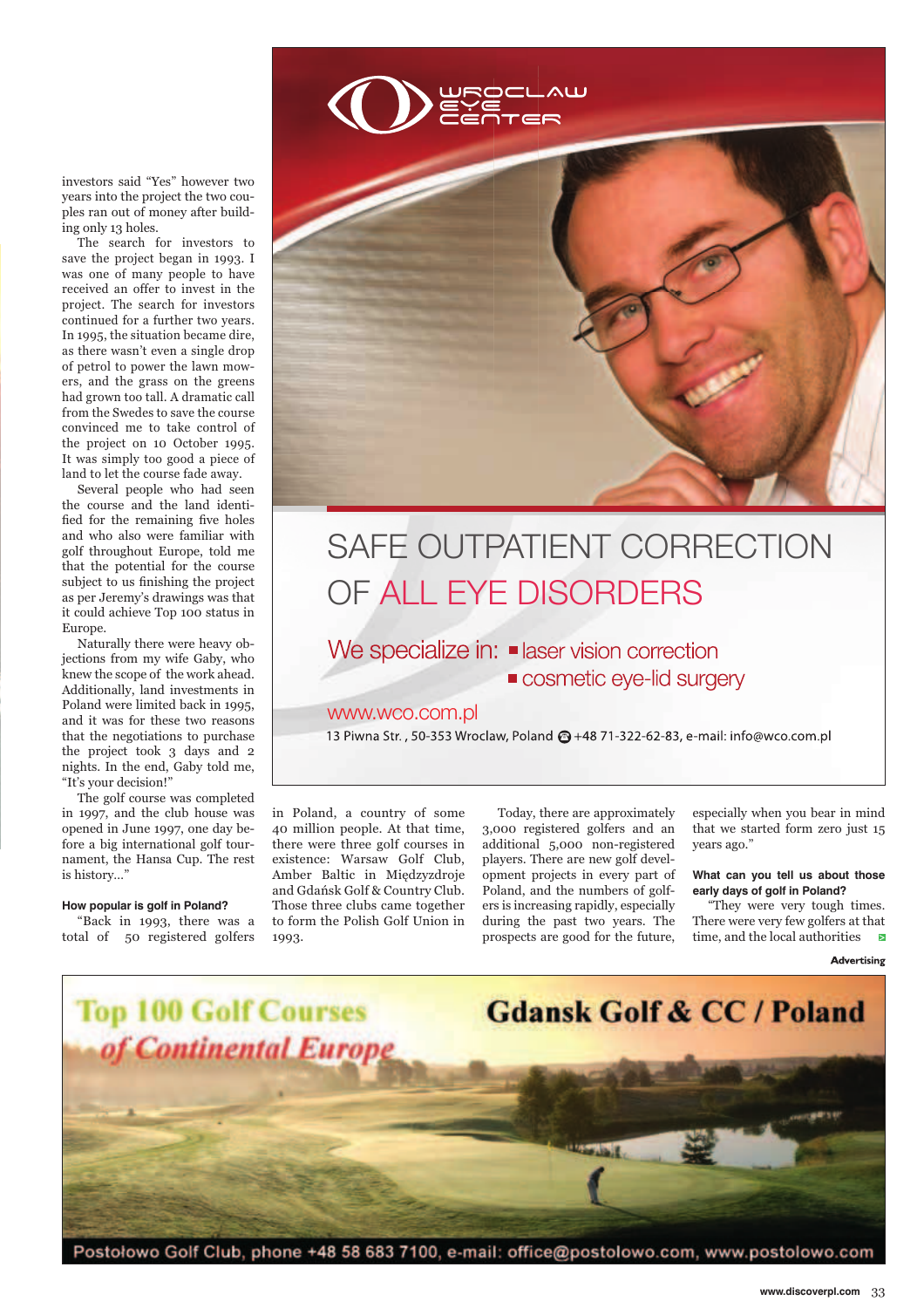### Sport in Poland

**E** were against us because they did not understand the game and what it represented. In the beginning, the attitude towards golf in Poland was very negative. The general perception was that it was an exclusive game for rich, lazy people, driving buggies and smoking cigars. It is amazing how times have changed, and how the improved economy of Poland has helped to bring so many new people to the sport.'

#### **What was the initial inspiration behind Gdańsk Golf and Country Club?**

"Matti Idman , Kony Karmelitow and their wives, the two Swedish couples that I mentioned previously, saw the golf boom in Sweden at the end of the 1980s, and felt that there were going to be some big changes in Europe. The Solidarity achievements of Poland provided a new opportunity to transfer Europe's golf culture to a postcommunist Poland. Sadly, both founders Matti Idman and Kony

Karmelitow died a few years ago though their vision will never be forgotten."

### **How long did it take to design and build Gdańsk Golf and Country Club?**

"This is something of an openended story. Construction on the golf course began in 1989 and still today remains a work in progress. Like all works of art, there are always some minor improvements to be done. In the end, it is a labour of love."

### **In terms of facilities, how does Gdańsk Golf & Country Club compare to the more popular golf clubs in Europe?**

"I feel that our facilities are on par with golf clubs in Sweden and Germany. We are in the process of looking for investors to help us realise the full potential for Gdańsk Country Club and Golf Resort. We have completed the master plan with an award winning master planning company from the United States



– our future plans include a our star hotel, over 700 single family and multi-family residential units, a host of on-site amenities including a spa, sports club, community and business centres along with a number of other commercial venues."

### **Gdańsk Golf & Country Club has welcomed a number of golfers from Western Europe and Scandinavia – what attracts them to Postołowo?**

"Apart from the world-class golf experience, there are excellent shopping outlets. Many of the branded products offered in other European countries are actually produced in Poland and as a result, are less expensive to purchase in Poland. It is also inexpensive to fly to Poland as there are several inexpensive flights from the United Kingdom, Germany and Scandinavia directly to Gdańsk airport. The golf course is located 32km down the motorway from the airport, a drive that takes just twenty minutes.

### Advertising